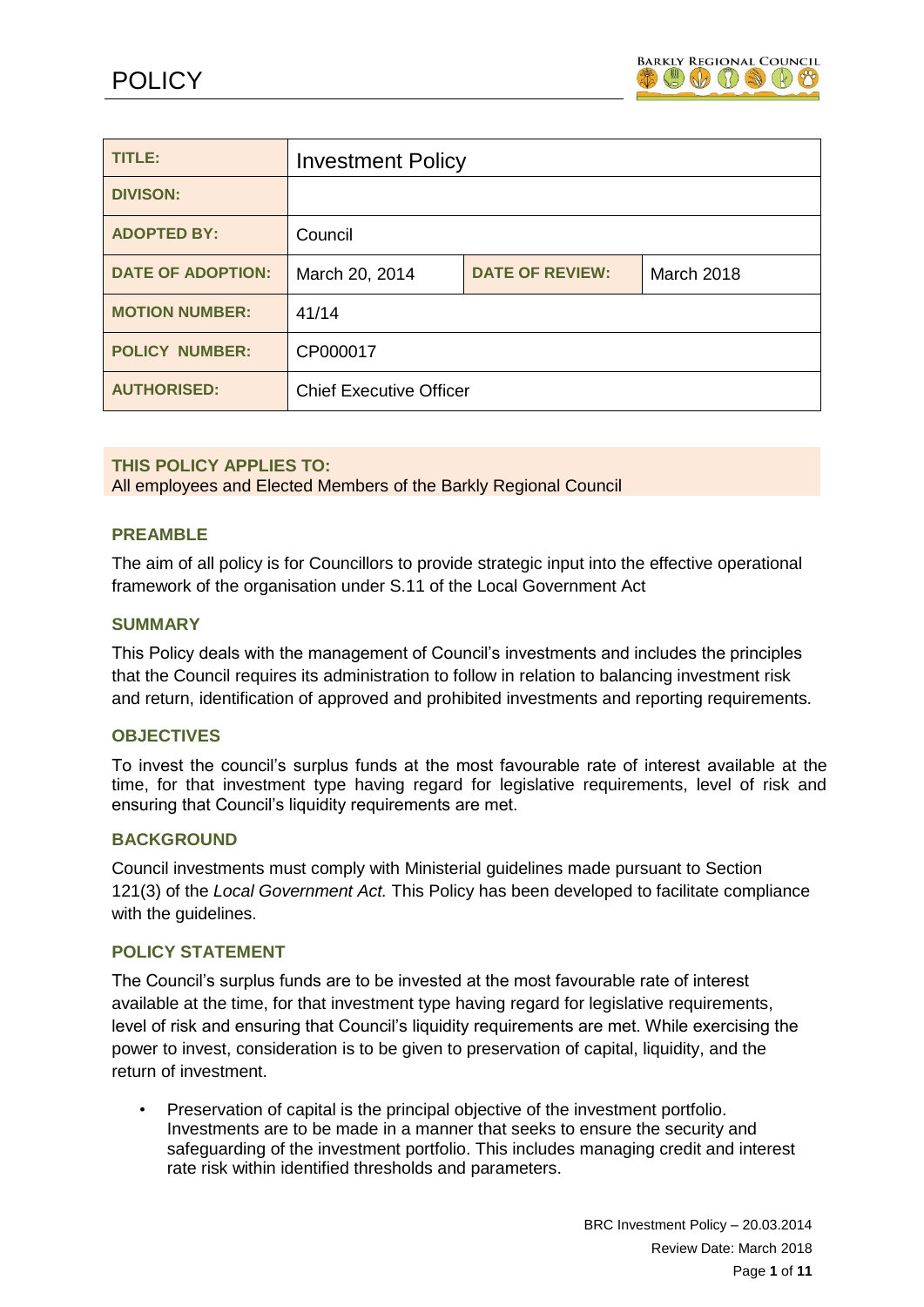

- The investment portfolio must ensure there is sufficient liquidity to meet all reasonably anticipated cash flow requirements, as and when they fall due, without incurring significant costs due to the unanticipated sale of an investment.
- The investment is expected to achieve a predetermined market average rate of return that takes into account the Council's risk tolerance. Any additional return target set by Council must also consider the risk limitation and prudent investment principles.

All investments are to comply with the legislative requirements and the Ministerial Guidelines. **In addition the following requirements apply:** 

Prudent Person Standard: The investment will be managed with the care, diligence and skill that a prudent person would exercise. Staff are to manage the investment portfolios to safeguard the portfolios in accordance with the spirit of this Investment Policy, and not for speculative purposes.

Ethics and Conflicts of Interest: Staff shall refrain from personal activities that would conflict with the proper execution and management of Council's investment portfolio. This policy requires staff to disclose any conflict of interest to the CEO.

Approved Investments: Without approval by resolution of Council, investments are limited to:

- State/Commonwealth Government Bonds;
- Interest bearing deposits such as bank accounts and term deposits;
- Bank accepted/endorsed bank bills;

Prohibited Investments: This investment policy prohibits any investment carried out for speculative purposes including:

- Derivative based instruments:
- Principal only investments or securities that provide potentially nil or negative cash flow; and
- Stand-alone securities issued that have underlying futures, options, forwards contracts and swaps of any kind.

This policy also prohibits the use of leveraging (borrowing to invest) of an investment.

### *Risk Management Guidelines*

Investments obtained must comply with key criteria as indicated below relating to:

- a) Portfolio Credit Framework: limit overall credit exposure of the portfolio
- b) Counterparty Credit Framework: limit exposure to individual counterparties/institutions
- c) Term to Maturity Framework: limits based upon maturity of securities.
- d) Protection of Principal: investments entered into must be structured to minimise risk of loss of principal.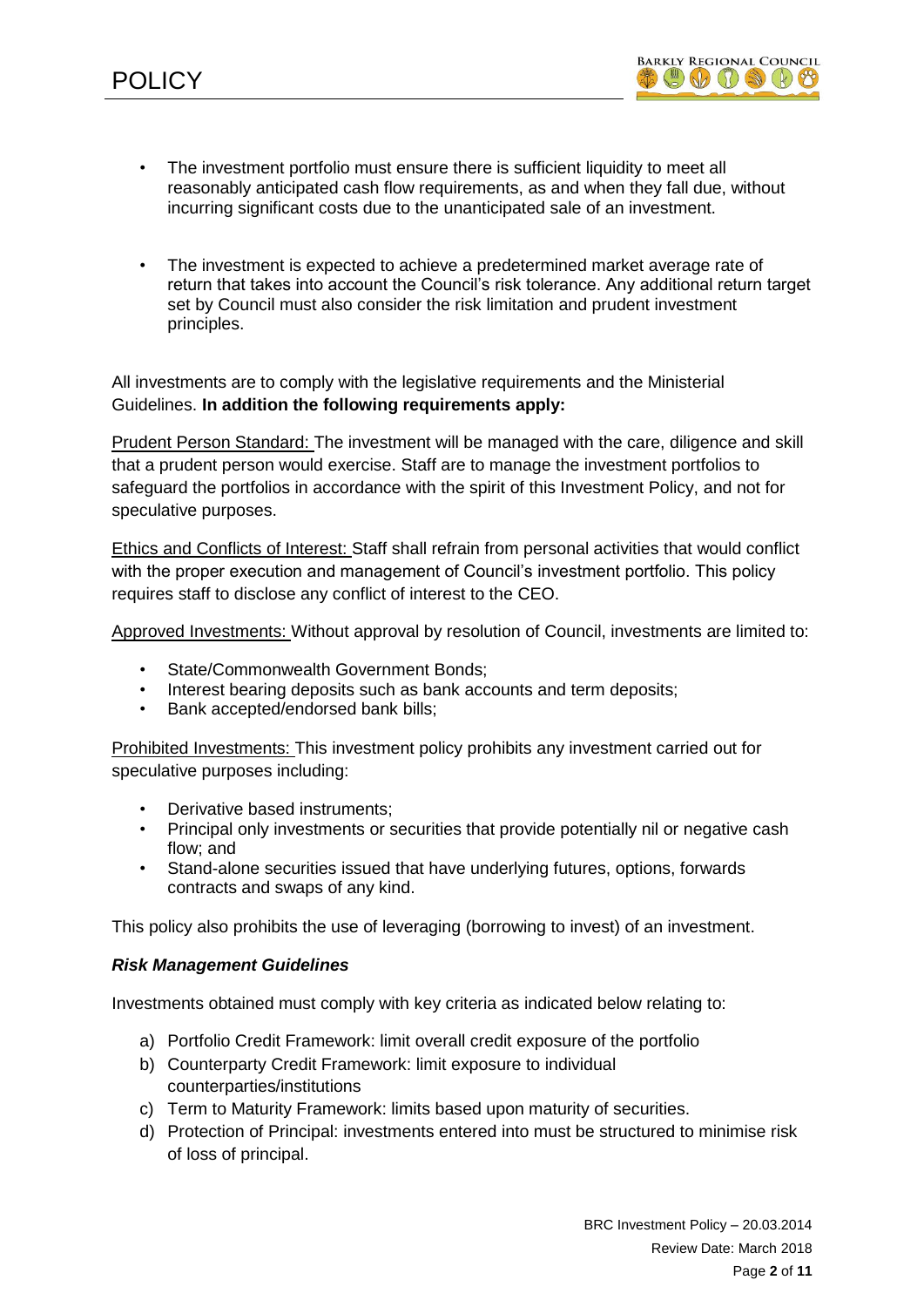

e) Grant Funding Conditions: conditions related to grant funding available to invest must be complied with.

## **A. Overall Portfolio Limits**

To control the credit quality on the entire portfolio, the following credit framework limits the percentage of the portfolio exposed to any particular credit rating category.

| <b>S&amp;P Long Term</b><br>Rating | S & P Short Term<br>Rating | <b>Direct Investment</b><br>Maximum % | <b>Managed Fund</b><br>Maximum % |
|------------------------------------|----------------------------|---------------------------------------|----------------------------------|
| AAA                                | $A - 1 +$                  | 100%                                  | 100%                             |
| AA                                 | $A-1$                      | 100%                                  | 100%                             |
| $\overline{A}$                     | $A-2$                      | 60%                                   | 80%                              |
|                                    |                            |                                       |                                  |

## **B. Counterparty Credit Framework**

Exposure to an individual counterparty/institution will be restricted by its credit rating so that single entity exposure is limited, as detailed in the table below:

| <b>S&amp;P Long Term</b><br>Rating | S & P Short Term<br>Rating | <b>Direct Investment</b><br>Maximum % | <b>Managed Fund</b><br>Maximum % |
|------------------------------------|----------------------------|---------------------------------------|----------------------------------|
| AAA                                | $A - 1 +$                  | 45%                                   | 50%                              |
| AA                                 | $A-1$                      | 35%                                   | 45%                              |
| A                                  | $A-2$                      | 20%                                   | 40%                              |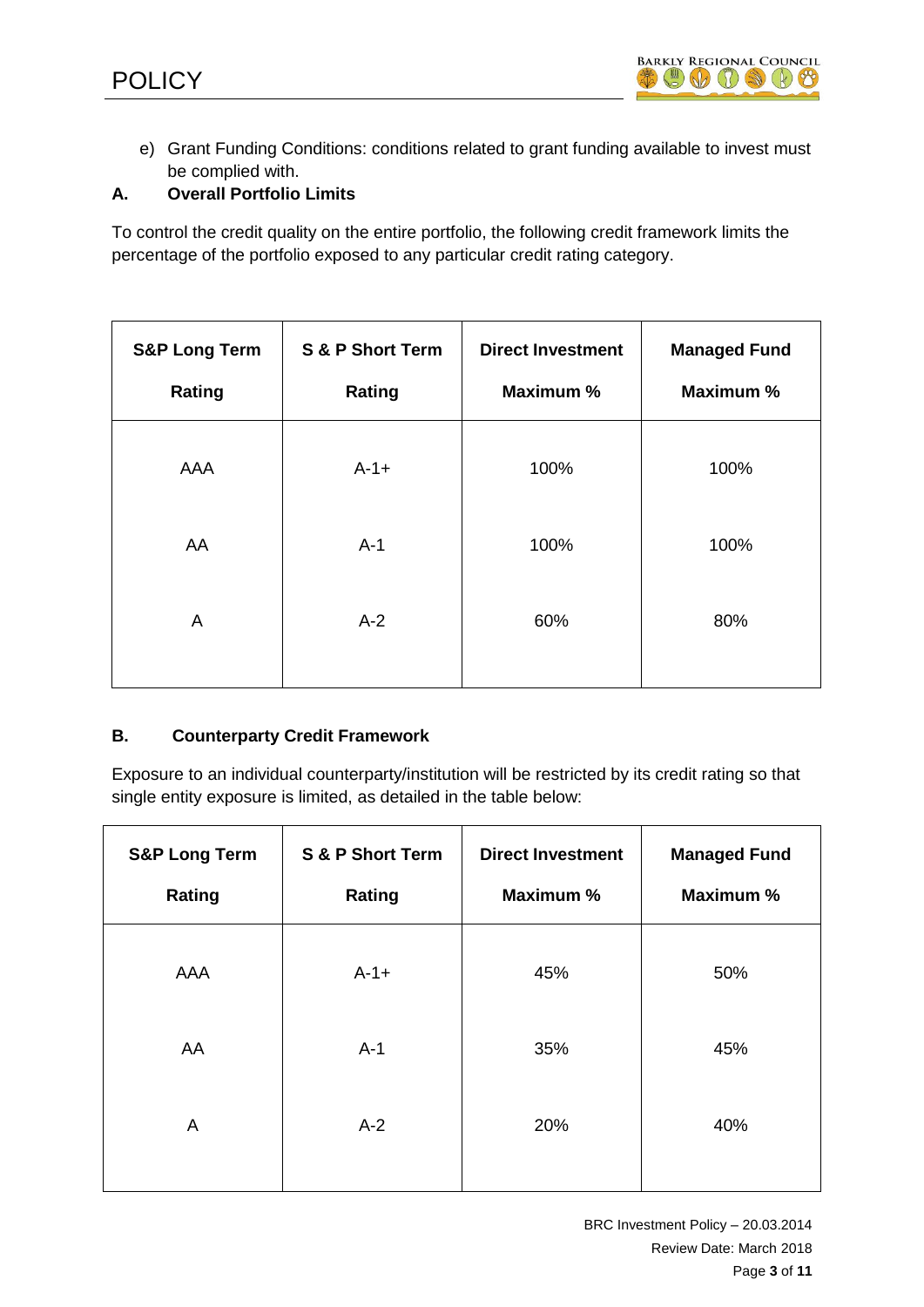If any of the council's approved investments are downgraded such that they no longer fall within approved credit rating category documented within the investment policy, they must be divested as soon as practicable. Investments fixed for greater than 12 months are to be approved by Council and reviewed on a regular term and invested for no longer than 5 years.

### **C. Term to Maturity Framework**

| <b>Overall Portfolio Term to Maturity Limits</b> |                   |  |  |
|--------------------------------------------------|-------------------|--|--|
| Portfolio $% < 1$ year                           | 100% Max; 40% Min |  |  |
| Portfolio % > 1 year                             | 60%               |  |  |
| Portfolio $% > 3$ year                           | 35%               |  |  |
| Portfolio $% > 5$ year                           | 25%               |  |  |
| <b>Individual Investment Maturity Limits</b>     |                   |  |  |
| <b>ADI</b>                                       | 5 years           |  |  |
| Non ADI                                          | 3 years           |  |  |

The investment portfolio is to be invested within the following maturity constraints:

### **Investment Advisor**

If the Council appoints an investment advisor the advisor must hold an Australian Financial Securities Licence issued by the Australian Securities and Investment Commission and their appointment as advisor must be approved by resolution of Council. The advisor approved by council resolution must be an independent person who has no actual or potential conflict of interest in relation to investment products being recommended and is free to choose the most appropriate product within the terms and conditions of the investment policy. The advisor must be representative of a recognised reputable firm of investment advisors.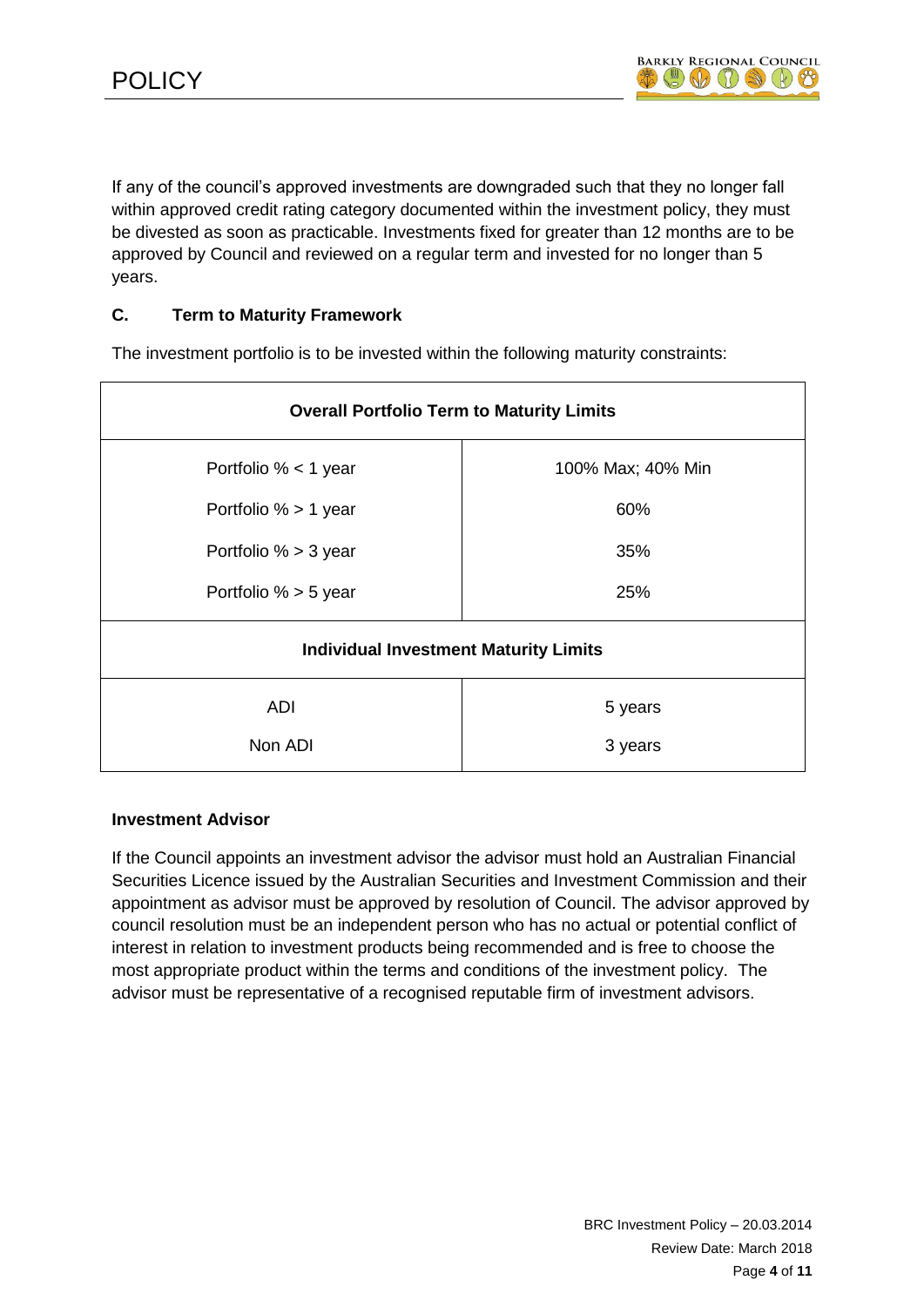# **Benchmarking**

The following performance benchmarks apply:

| Investment                  | <b>Performance Benchmark</b>                                                                    |
|-----------------------------|-------------------------------------------------------------------------------------------------|
| Cash                        | Cash Rate                                                                                       |
| Enhanced/Direct Investments | <b>UBSWA Bank Bill</b>                                                                          |
| <b>Diversified</b>          | CPI + appropriate margin over rolling 3 year<br>periods (depending upon composition of<br>fund) |

## **Reporting and Review**

A monthly report must be provided to Council in support of the monthly statement of activity. The report must detail the investment portfolio in terms of performance, percentage exposure of total portfolio, maturity date and changes in market value.

Documentary evidence must be held for each investment and Certificates must be obtained from the financial institutions confirming the amounts of investments held on the Council's behalf as at 30 June each year and reconciled to Council's records.

## **LEGISLATION, TERMINOLOGY AND REFERENCES**

NT Local Government Act and the NT Local Government (Accounting) Regulations

Ministerial Guidelines

### **IMPLEMENTATION AND DELEGATION**

The Director of Corporate Services is responsible to the CEO for compliance with this Policy.

### **EVALUATION AND REVIEW**

This Policy should be evaluated on the basis that the Audit Committee is satisfied that it has been and is being implemented.

This Policy is to be reviewed every four (4) years, and may be reviewed at other times at the discretion of Chief Executive Officer.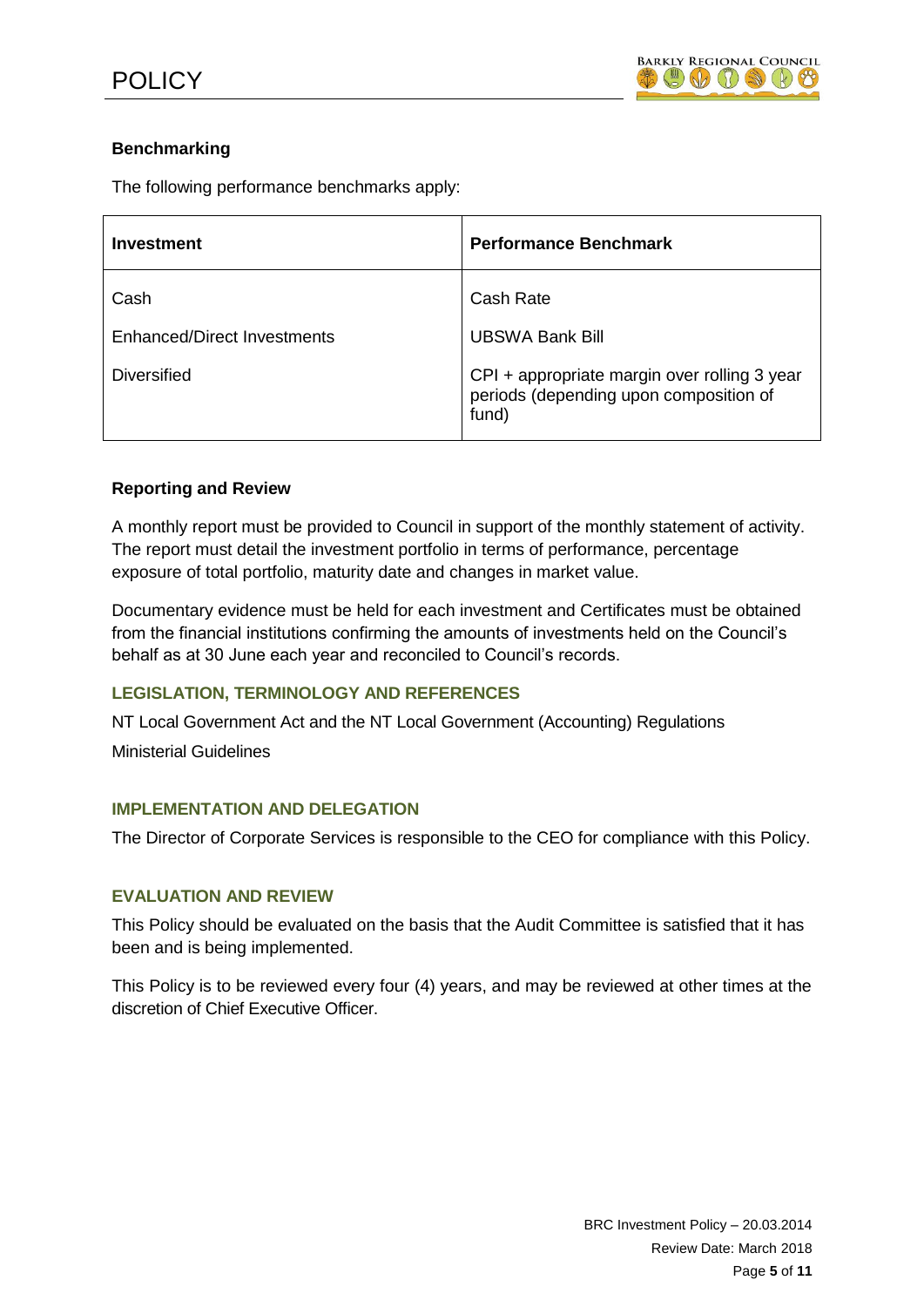# **Appendix A – Risk and The Value Of An Investment Portfolio**

All investments entail some risk. Generally, the higher the expected rate of return of an investment, the higher the risk and the greater the variability of returns. It is important that a council recognises all risk in its investments and effectively communicates its understanding of, and tolerance to, its risk exposures in an investment policy. It is important to recognise that risk arises in many ways, not simply market risk, and to be aware of at least the following risks.

**Market Risk:** One of the most prominent exposures is market risk. More specifically, the exposure resulting from the changes in market prices, which includes changes in interest rates, currency and other prices (for example, commodity prices).

**Term to Maturity:** Term to maturity impacts the investment's exposure in two ways: through maturity risk and liquidity risk.

Maturity risk identifies the impact of maturity on the valuation of the investment - the longer the term to maturity the greater the length of exposure. The other aspect of maturity risk is the impact of term to maturity on the valuation of an investment. That is, an increase in term to maturity leads to an increase in the impact of changes in market prices on the present value of the investment. Both of the above effects are important and both need to be considered when assessing the impact of the term to maturity on the risk exposure to an investment.

Liquidity risk usually arises if there is a lack of market depth for the investment; for example, the investment has unique or structured elements, is traded in low-volume or nonstandardised markets or is not regularly priced by independent market dealers. Standardised instruments in well-traded markets will reduce the exposure to liquidity risk. However, investing solely in liquid assets is not enough as liquidity risk may also be caused by a market disturbance that leads to a "flight to quality" - an environment where a rapid decline in demand for low credit quality instruments exists. As a result an investor may be affected by credit spread risk where a decline in the perception of the credit worthiness of a particular sector or class of instruments leads to a fall in the value of the corresponding class of investments.

**Leverage Risk:** Another exposure that is not often readily apparent but still needs consideration is the effect of leverage on an investment. Leverage increases the potential return of an investment, but also increases the potential loss as an increase in leverage has a multiplicative effect on the exposure. Leverage risk usually arises through investment in structured products or derivatives, which can potentially be used to create leveraged positions where the exposures obtained are greater than the value of assets required to support them.

**Complex and Structured Instruments Increase Risk:** Straightforward financial instruments are referred to as "vanilla instruments". These are the most basic or standard version of a financial instrument and can be contrasted with "exotic instruments", which alter the components of a traditional financial instrument, resulting in more complex securities. There are significant benefits in transacting in vanilla instruments. As these instruments are more transparent, generally well-established, more readily understood and financially less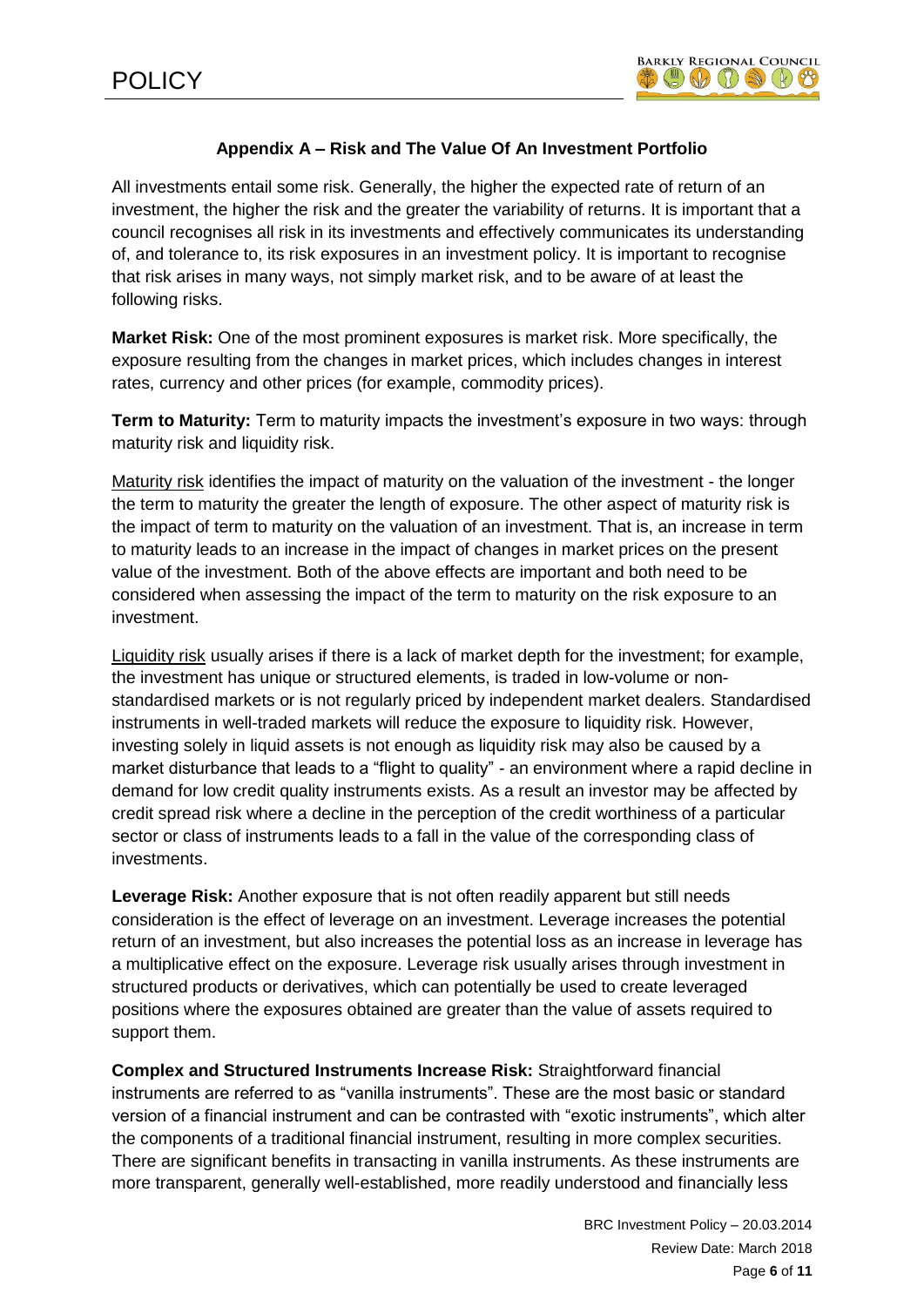

complicated the risks are more easily assessed. Vanilla instruments are generally traded in liquid markets, with standardised contracts and conventions. Independent and fair market values are readily available and instruments are more readily traded in times of market stress. Structured products combine elements of vanilla products. Bundling a number of characteristics into an investment product usually heightens risk and reduces transparency. This obscurity can mask elements of risk and make it difficult to assess the true risk in the product. It is also often difficult to ascertain independent and fair market values due to the uniqueness of products and thin market trading. Consequently, it can be difficult to assess whether such investments meet risk and return objectives. If the risk and price of an asset cannot be reliably measured it must not be considered an acceptable security type for inclusion in an investment portfolio.

Some examples of structured products include investment products with embedded formulae, payoffs contingent on other underlying instruments or events, or exposure to multiple counterparties. Embedded formulae, contingent payoffs and multiple exposures will often act to leverage the exposure to risk. While these products can offer enhanced returns, council should recognise that the risk may be leveraged and assess the potential downside against its risk tolerance. Councils must also consider option features that may be packaged within a complex product and the distinction between purchasing and selling an option. The purchase of an option entails the payment of a premium to cover a specified exposure. Once the premium is paid there is no further obligation on behalf of the buyer. In contrast, the seller of an option receives a premium in return for covering a specified exposure. The potential obligation can be unlimited. Thus the sale of options does not have a place in an investment portfolio.

While a single risk measure is easier to understand than a multi-dimensional measure, the reality is that risk cannot be adequately captured in a single measure such as a credit rating. Ratings need to be supplemented by other risk measures that portray a true picture of the prospect of loss, in all its manifestations, including extreme or tail events. In complex products the risk of tail events can be several times greater than for a similarly rated bond or loan.

Complex instruments and structured products can incur very large leakage in value because of issues such as:

- Products passing through a chain of intermediaries and several levels of structuring with fees being incurred at each step;
- The complexity involved and associated overheads such as the additional time and effort required to package and distribute the deal;
- These products are often traded as Over The Counter ("OTC") products with limited secondary markets;
- Non-standardised products that lack well-established market convention; and
- Large buy/sell spreads due to limited liquidity.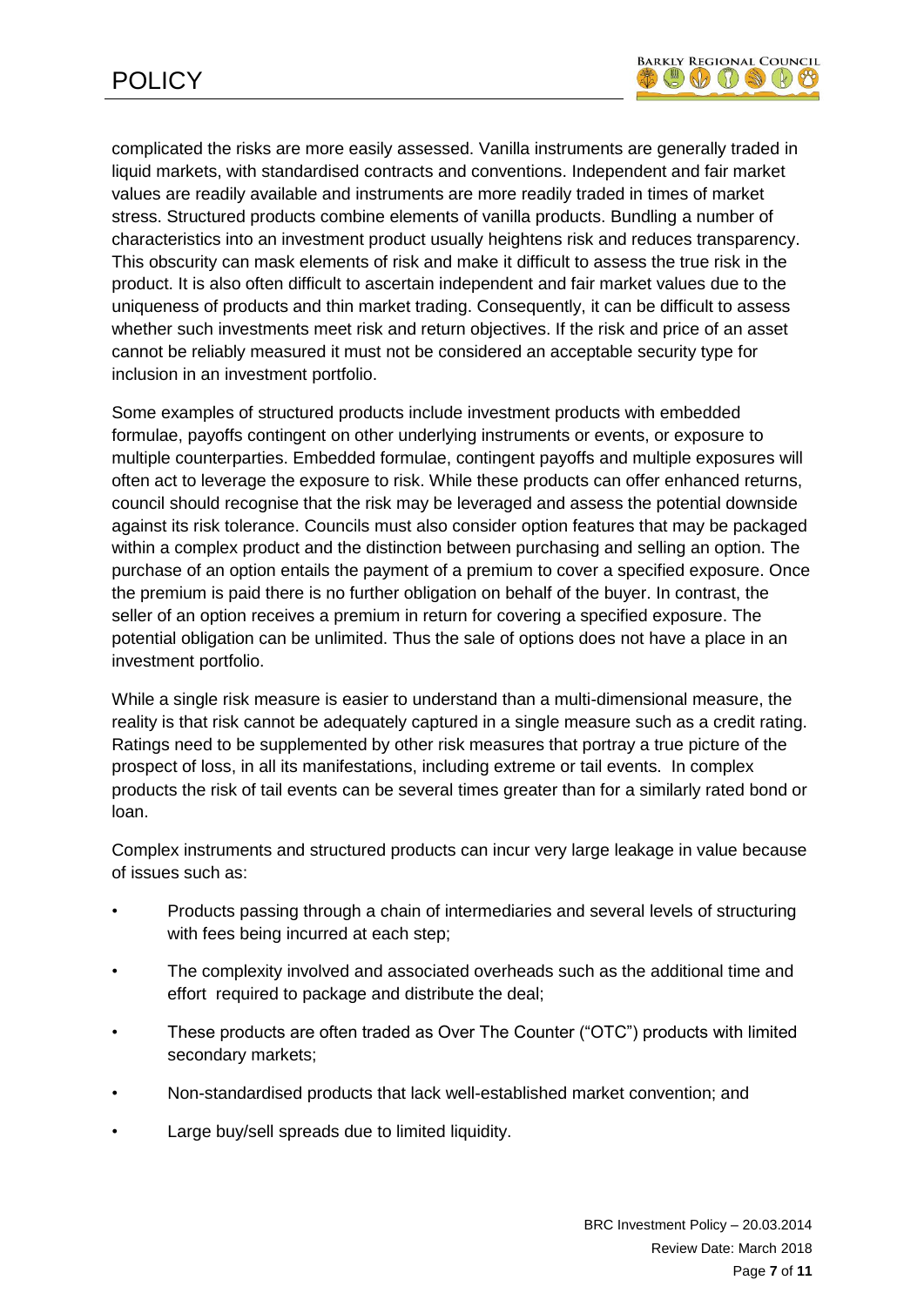Significant leakage of value through fees may mean the final investor's return is not sufficient and commensurate with the risk of the security. It is essential to check the levels of fees that will be incurred on each investment.

Complex financial instruments do not fit within the context of risk aversion and therefore are not congruent with a conservative appetite for risk.

**Deadweight Costs:** The major consideration in the evaluation of any candidate security is that the return is sufficient and commensurate with the risk of the security. Each time that fees are deducted as investment products pass through the various financial intermediaries there is a leakage of value or "deadweight costs". These deadweight costs subtract from the return which reduces the level of compensation receivable for the additional risk.

**Pricing Advantages:** The fair price of a security can be considered to be the price that will earn just enough to cover the additional risk of the security. If priced correctly the expected return of an investment will fully reflect the amount of risk in the investment. For standardised instruments trading in highly liquid markets the fair price will be uncontentious and readily observable. As the instruments become more complex and less liquid, determining the fair price becomes increasingly difficult. Furthermore, to the extent that uncertainty exists in determining this price it can be expected that the financial institution structuring the product will incorporate this uncertainty into the price. Large financial institutions will also be better placed to assess the riskiness of complex financial instruments and thus have significant pricing advantages in these products. Put simply, there is no basis for an assumption that the price paid for a product will more than compensate for the risk in the product.

If anything, especially in regard to structured, opaque or complex instruments it is quite likely that the converse will be true.

**Market Value:** An essential requirement for establishing the validity and credibility of an asset in an investment portfolio is the ability to measure its value. The Australian Accounting Standards prescribe the reporting and valuation requirements for financial instruments. The value of a financial instrument is initially recognised at its fair value plus any related transaction costs. Fair value can be established from quoted prices in an active market. For standardised instruments trading in highly liquid markets there is usually little difficulty in determining a good indication of fair value. For these instruments the market price will be transparent and readily determinable. The costs involved in regular valuations will also be relatively small.

Caution must be exercised in valuing those instruments that are thinly traded, and where reliable market estimates are not readily available. The problem of obtaining good estimates of fair value becomes increasingly complicated for non-standardised instruments and particularly difficult (and costly) in the case of complex financial instruments. Similarly, if the instruments are not traded in regular markets the illiquidity will make fair valuation difficult. For example, for instruments sold in OTC Markets the only price available may be from the counterparty that sold the instrument in the first place.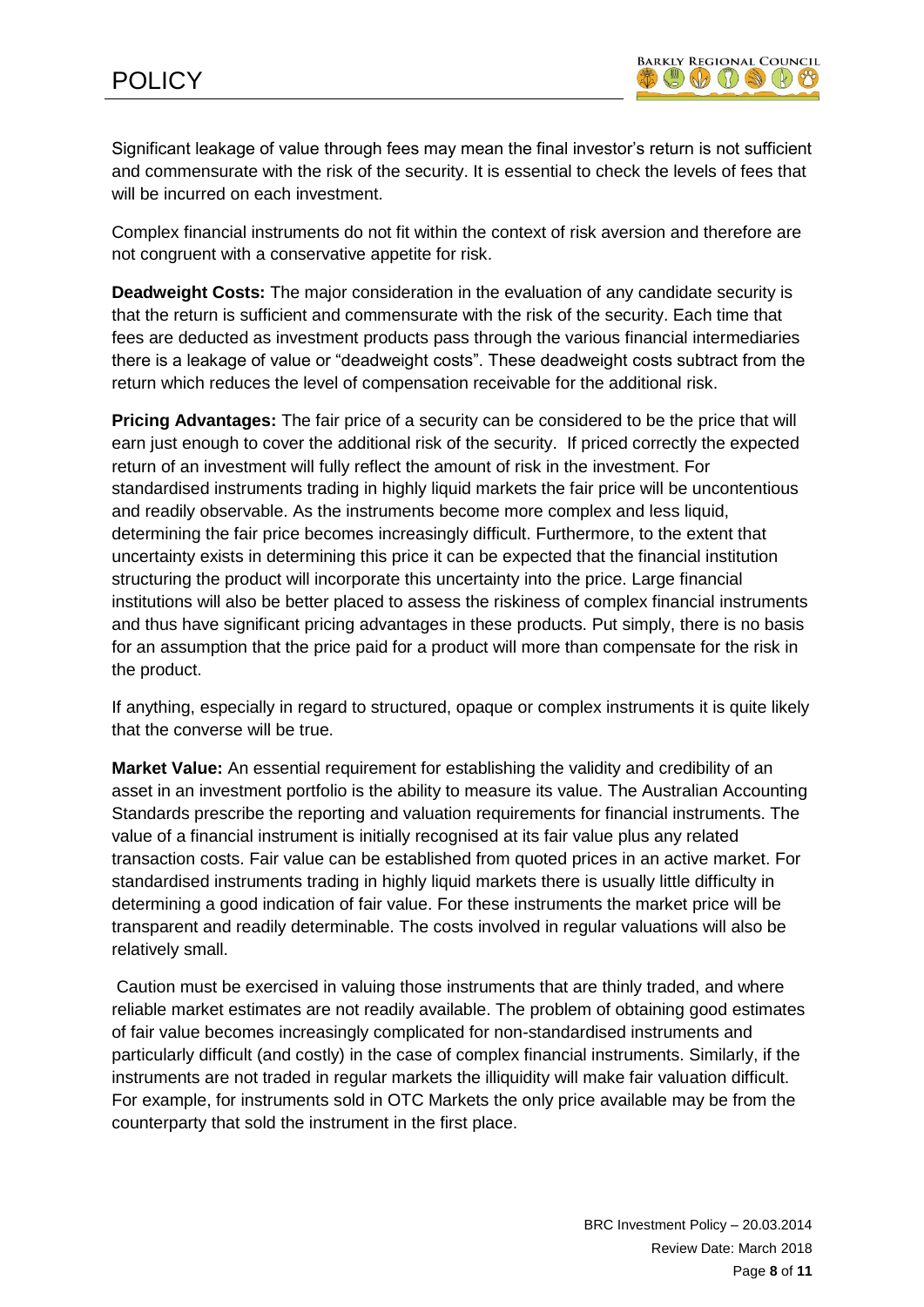

# **Appendix B – Ratings Agencies' Credit Ratings**

The table below details three ratings agencies' credit ratings for short and long term investments.

| Moody's          |                   | <b>Standard &amp; Poor's</b> |                   | <b>Fitch</b>     |                                  |
|------------------|-------------------|------------------------------|-------------------|------------------|----------------------------------|
| <b>Long Term</b> | <b>Short Term</b> | <b>Long Term</b>             | <b>Short Term</b> | <b>Long Term</b> | <b>Short Term</b>                |
| Aaa              | Prime 1           | <b>AAA</b>                   | A <sub>1</sub>    | <b>AAA</b>       | $F1+$                            |
| Aa1              | Prime 1           | AAA-                         | A <sub>1</sub>    | $AA+$            | $F1+$                            |
| Aa2              | Prime 1           | $AA+$                        | A1                | AA               | $F1+$                            |
| Aa3              | Prime 1           | AA                           | A <sub>1</sub>    | AA-              | $F1+$                            |
| A1               | Prime 1           | AA-                          | A <sub>1</sub>    | $A+$             | $F1$ or $F1+$                    |
| A2               | Prime 1 or 2      | $A+$                         | A1                | $\mathsf{A}$     | F <sub>1</sub>                   |
| A3               | Prime 1 or 2      | $\overline{A}$               | A2                | $A -$            | F <sub>2</sub> or F <sub>1</sub> |
| Baa1             | Prime 2           | $A -$                        | A2                | BBB+             | F <sub>2</sub> or F <sub>1</sub> |
| Baa2             | Prime 2 or 3      | BBB+                         | A2                | <b>BBB</b>       | F <sub>3</sub> or F <sub>2</sub> |
| Baa3             | Prime 3           | <b>BBB</b>                   | A2                | <b>BBB-</b>      | F <sub>3</sub> or F <sub>2</sub> |
| Ba1              | <b>Not Prime</b>  | <b>BBB-</b>                  | A3                | $BB+$            | $\overline{B}$                   |
| Ba <sub>2</sub>  | <b>Not Prime</b>  | BB+                          | A3                | <b>BB</b>        | $\overline{B}$                   |
| Ba <sub>3</sub>  | <b>Not Prime</b>  | <b>BB</b>                    | B.                | BB-              | B                                |
| Caa1             | <b>Not Prime</b>  | BB-                          | B                 | $B+$             | $\overline{B}$                   |
| Caa <sub>2</sub> | <b>Not Prime</b>  | $B +$                        | $\overline{B}$    | B                | $\overline{B}$                   |
| Caa <sub>3</sub> | <b>Not Prime</b>  | B                            | B                 | $B-$             | $\mathsf B$                      |
| Ca               | <b>Not Prime</b>  | $B-$                         | $\overline{B}$    | <b>CCC</b>       | $\overline{C}$                   |
| $\mathbf C$      | <b>Not Prime</b>  | CCC+                         | $\overline{C}$    | CCC              | $\mathbf C$                      |
|                  |                   | <b>CCC</b>                   | $\overline{C}$    | CCC              | $\mathbf C$                      |
|                  |                   | CCC-                         | $\mathbf C$       | <b>RD/D</b>      | D                                |
|                  |                   | $CC+$                        | $\mathbf C$       |                  |                                  |
|                  |                   | cc                           |                   |                  |                                  |
|                  |                   | CC-                          |                   |                  |                                  |
|                  |                   | $C+$                         |                   |                  |                                  |
|                  |                   | $\overline{C}$               |                   |                  |                                  |

## **Risk Scale**

| Least Risky             |  | Most Risky           |
|-------------------------|--|----------------------|
|                         |  |                      |
| <b>Investment Grade</b> |  | Not Investment Grade |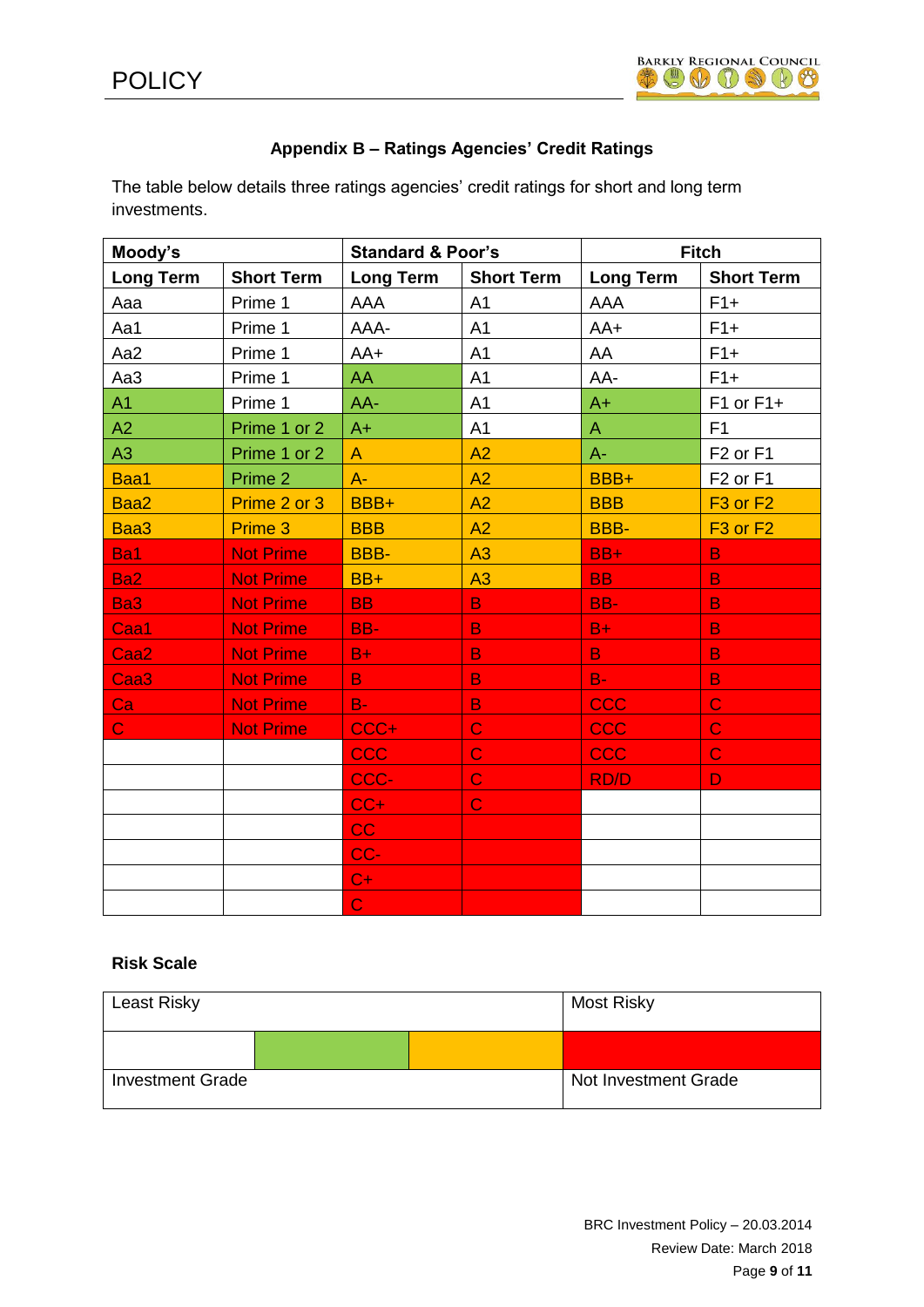# **Appendix C – Sample Monthly Investment Summary Report to Council**

# **Part (A)**

**Summary:** Through the use of a variety of investment products, Council has been able to obtain investment returns comparable to the benchmark established by Council. This was achieved with a high quality, low risk investment portfolio.

**Background:** The investment policy requires Council to review the performance of its investment on a monthly basis. In accordance with the policy, a report of investments is presented to Council, which provides a summary of investments. This report provides a summary of investment movement (See Report Part B) of the past month, to determine if the investment strategy met the objective of Council, in terms of maximising investment returns and maintaining an acceptable level of risk.

**Report:** During the year, Council funds were invested in six products, which have been rated by Standard and Poor's as follows.

| <b>Investments</b>    |                        |  |
|-----------------------|------------------------|--|
| <b>ADI Issued</b>     | <b>S&amp;P Ratings</b> |  |
| Security 1            | AA-                    |  |
| Security 2            | AAA+                   |  |
| Security 3            | $AA+$                  |  |
| Security 4            | AAA                    |  |
| <b>Non-ADI issued</b> |                        |  |
| Sec A                 | A                      |  |
| Sec B                 | <b>AAA</b>             |  |
|                       |                        |  |

ADI\* Authorised Deposit-Taking Institution

At all times during the year the designated investment exposure limits were adhered to.

**Performance:** The attached Summary of Portfolio Movement identifies Council's investment type, term to maturity, volume held, percentage to total portfolio, monthly price and monthly variation. The portfolio comprised of four ADI issued interest bearing securities and two Non-ADI issued securities. The total portfolio returns in September were positive overall. There were:

 2,100,000 units held at a market value of \$2,221,958. Total monthly gain was \$35,479, representing a 1.6% increase in market value compare to the previous month. This is higher than the 0.53% UBSWA bank bill benchmark performance in September.